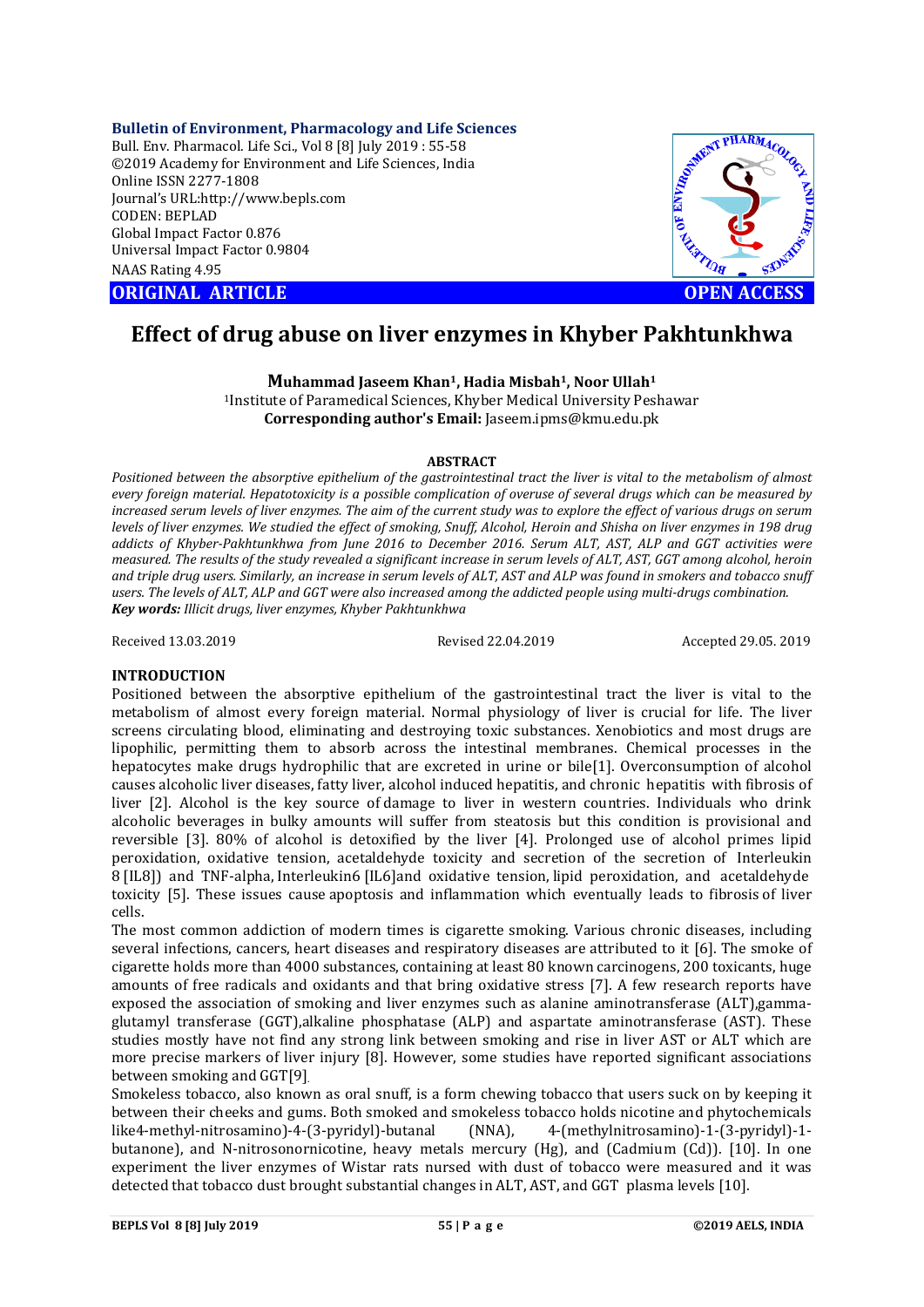#### **Khan** *et al*

Heroin use has a powerful effect on serum levels of liver enzymes. The changes in morphology of liver tissue led to disturbances in its function and transformed heroin and other toxin metabolism when taken concurrently and, if these materials are abused, leads to shocking effects.

Water-pipe or Shisha smoking is a tobacco consumption method in several parts of the world. According to one WHO report the number of people who use shisha on daily basis exceeds 100 million [11]. This increase in the use of shisha may be due to the misapprehension that shisha smoke cause less damage and is less addictive than cigarettes [12]. Alongside the harmful effects on respiratory tract; smoking shisha causes several hostile effects on liver as well.

## **MATERIAL AND METHODS**

Blood samples from 198 male subjects were collected after obtaining informed written consent. These patients were addicted drug users coming to a rehabilitation center (DOST Foundation) at Peshawar from June 2016 to December 2016. All the patients belonged to district Peshawar and Khyber agency, FATA, Pakistan. The ethics committee of the Khyber Medical University Peshawar approved this study. In addition, the study adheres to the standards as proposed in the Helsinki's declaration. All the recruited patients underwent complete medical checkup by a specialist doctor. Information regarding the use of different kinds of drugs were noted. Known cases of HBV, HCV, HIV, Tuberculosis and female subjects were excluded from the study.Venous blood of 3 ml was collected from each member and centrifuged for 15 minutes at 3000 rpm. Liver enzymes gamma-glutamyl transferase (GGT), alkaline phosphatase (ALP), aspartate aminotransferase (AST) and Alanine aminotransferase (ALT)were estimated using kits and analyzer from AMP diagnostics, Austria.

Statistical analysis was completed using SPSS version 24.0. Chi square test was used at 95% confidence interval and≤ 0.05*p* value was considered significant statistically.

### **RESULTS**

In the current study the effect of drugs of abuse on liver enzymes was studied in drug abusers of Khyber Pakhtunkhwa. The common enzymes ALT, AST, ALP and GGT were studied. The frequency distribution of the common drugs used is given in table 1. Out of total 198 subjects, 121 (61%) were tobacco snuff users, 130 (66%) were cigarette smokers, 64 (32%) were alcohol drinkers, 191 (96%) were shisha users and 116 (59%) were heroin users.The results of the liver enzymes are given in table 2. Use of tobacco snuff significantly affect serum ALT and AST activity as indicated by the *p* values (ALT= 0.001, AST= 0.014), while it does not affect serum ALP and GGT activity as revealed by their *p* values (ALP= 0.064, GGT= 0.839). Similarly, the use of alcohol caused substantialrise in serum levels of GGT, AST and ALT while no effect was found on serum levels of ALP as revealed by the *p* values (ALT= 0.035, AST= 0.01, GGT= 0.001 and ALP= 0.332). No significant rise in the serum levels of liver enzymes was found among the Shisha users as indicated by the *p* values (ALT= 0.915, AST= 0.871, ALP= 0.323, GGT= 0.402). Heroin triggered a substantial rise in levels of ALT, AST and GGT in serum but had no effect on serum ALP levelsof the studied population as indicated by the *p* values (ALT= 0.001, AST= 0.002, GGT= 0.001 and ALP= 0.301). Higher levels of serum ALT, AST and ALP were found among the cigarette smokers (ALT= 0.001, AST= 0.033, 0.037), while no effect was observed on serum GGT levels of the cigarette smokers (GGT= 0.175). We also studied the effect of combination of drugs like triple drugs and multi drugs on serum levels of the studied population.Use of triple drugs caused a significant rise in ALT, AST and GGT levels (ALT= 0.019, AST= 0.002, GGT= 0.05) while no effect was observed on serum ALP levels among the triple drug users (TDU), (ALP= 0.452).Similarly, significant rise in serum ALT, ALP and GGT was found among the multidrugs users (MDU), (ALT= 0.004, ALP= 0.001, GGT= 0.001), while no effect was found on serum AST levels of the MDU (AST= 0.892).

| Drug              | $\lceil n \rceil$ | $\frac{0}{0}$ |  |  |
|-------------------|-------------------|---------------|--|--|
| Tobacco snuff     | 121               | 61            |  |  |
| Cigarette smoking | 130               | 66            |  |  |
| Alcohol           | 64                | 32            |  |  |
| Shisha            | 191               | 96            |  |  |
| Heroin            | 116               | 59            |  |  |

| Table 1: Frequency distribution of the common drugs used |
|----------------------------------------------------------|
|----------------------------------------------------------|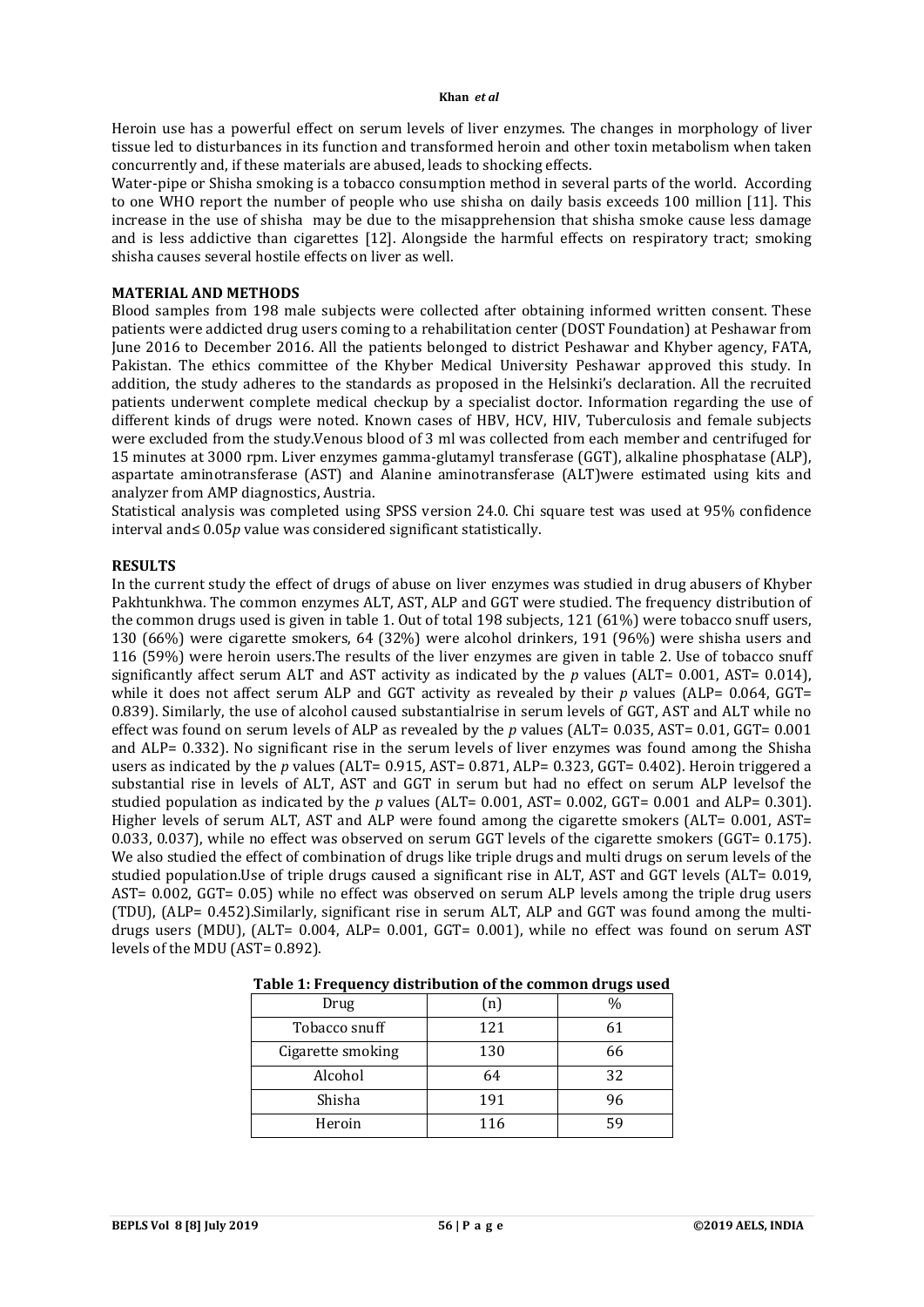#### **Khan** *et al*

|         |           | ALT    |       | -- <del>- -</del><br><b>AST</b> |       | ALP    |         | <b>GGT</b> |         |
|---------|-----------|--------|-------|---------------------------------|-------|--------|---------|------------|---------|
| Drug    | (n / %)   | Raised | Р-    | Raised                          | $P -$ | Raised | P-Value | Raised     | P-Value |
|         |           | (n)    | Value | (n)                             | Value | (n)    |         | (n)        |         |
| Snuff   | 121 (61%) | 64     | 0.001 | 81                              | 0.014 | 32     | 0.064   | 7          | 0.839   |
| Alcohol | 64 (32%)  | 33     | 0.035 | 49                              | 0.001 | 23     | 0.332   | 40         | 0.001   |
| Shisha  | 191 (96%) | 78     | 0.915 | 115                             | 0.871 | 61     | 0.323   | 55         | 0.402   |
| Heroin  | 116 (59%) | 70     | 0.001 | 80                              | 0.002 | 33     | 0.301   | 49         | 0.001   |
| Smoking | 130 (66%) | 42     | 0.001 | 94                              | 0.033 | 56     | 0.037   | 22         | 0.175   |
| TDU     | 184 (93%) | 85     | 0.019 | 109                             | 0.002 | 86     | 0.452   | 39         | 0.055   |
| MDU     | 120 (61%) | 68     | 0.004 | 75                              | 0.892 | 41     | 0.001   | 39         | 0.001   |

## **DISCUSSION**

In the present study we investigated the effect of tobacco snuff, alcohol, Shisha, Heroin and cigarette smoking on the levels of liver enzymes in serum. The common liver enzymes studied were ALT, AST, ALP and GGT. We also checked for the effect of these drugs on liver enzymes when used in combination like triple drugs combination and multidrugs combination. We found that Snuff users have higher levels of ALT, AST and ALP. The same findings were also reported by Bagchi *et al*., [13], Pramod *et al.,* [14] and Adekomi *et al.,* [15].They described that tobacco snuff damages hepatocytes which leads to blockage of liver sinusoids which may result in the outflow of these enzymes into the blood. Likewise increase in ALP levels due to smoking was consistent with other studies (16).Our study indicated a significant effect of alcohol consumption on liver as depicted by increased levels of ALT, AST and GGT.High alcohol consumption is one of the most common causes of liver disease.

The association between conventional disease risk aspects and serum liver enzymes should be explored in depth because specifically GGT because it is mostly seen as arisk marker in cardiovascular conditions; the form of the diversity of ALT and AS associations was parallel to the interactions just defined for GGT. One study reported a stronger link of alcohol abuse with enzymes of the liver [17].An excess in An increase in the level of GGT in past smokers has also been reported earlier by [18]. In contrast to our findings, other reports on the outcome of smoking have portrayed variable results, e.g. mentioning a positive association only in females [19], or discovering no effect on ALT and AST and strong effect on GGT [20]. Remarkably, individuals with alcoholic fatty liver, serum ALT and AST may increase even with no alteration in the hepatocytes [21]. Similar association in parallel directions and ranges with respect to GGT might advocate loss of hepatocellular integrity and injury of the liver theoretically upsetting serum levels of all the three enzymes alike; should be thought as a pathophysiological mechanism responsible for generating interaction patterns like this.

Our study couldn't find the effect of Shisha on serum levels of liver enzymes. As we have determined the status of being shisha addict on self-reporting which might have compromised our results. In contrast to our findings , one study has reported a substantial rise in levels of ALT and AST in serum associated with shisha use [22].

The heroin is a potent semi synthetic analgesic that possesses the potential of quickly evolving obsession and addiction of any of the common opiates and narcotic analgesics. Abuse of heroinis the major cause of liver dysfunction in heroin addicts [23].Attributing an etiology by the drug is difficult in subjects who are heroin addicts and frequently have quite a few other reasons of liver damage. Our study revealed increased serum levels of ALT, AST and GGT in heroin addicts.

Several limitations should be kept in mind when interpreting the results of our study. Even thoughwe have very carefully evaluated the exposure to drugs, drinking and smoking actions were figured out solely by self-report. It is probable that misquoting might have conceded the legitimacy of our results, as only strange patterns of markedly variable misrepresenting according to GGT and alcohol consumption could tentatively produce such multipart interaction and association patterns as detected.

## **ACKNOWLEDGMENT**

We are very thankful to Dost Foundation Peshawar for the participation in this research study.

## **REFERENCES**

- 1. Weinshilboum R. Inheritance and Drug Response. (2003). N Engl J Med. 200,100-109;
- 2. Leon DA, McCambridge J. (2006). Liver cirrhosis mortality rates in Britain from 1950 to 2002: An analysis of routine data. Lancet. 200-89-93;